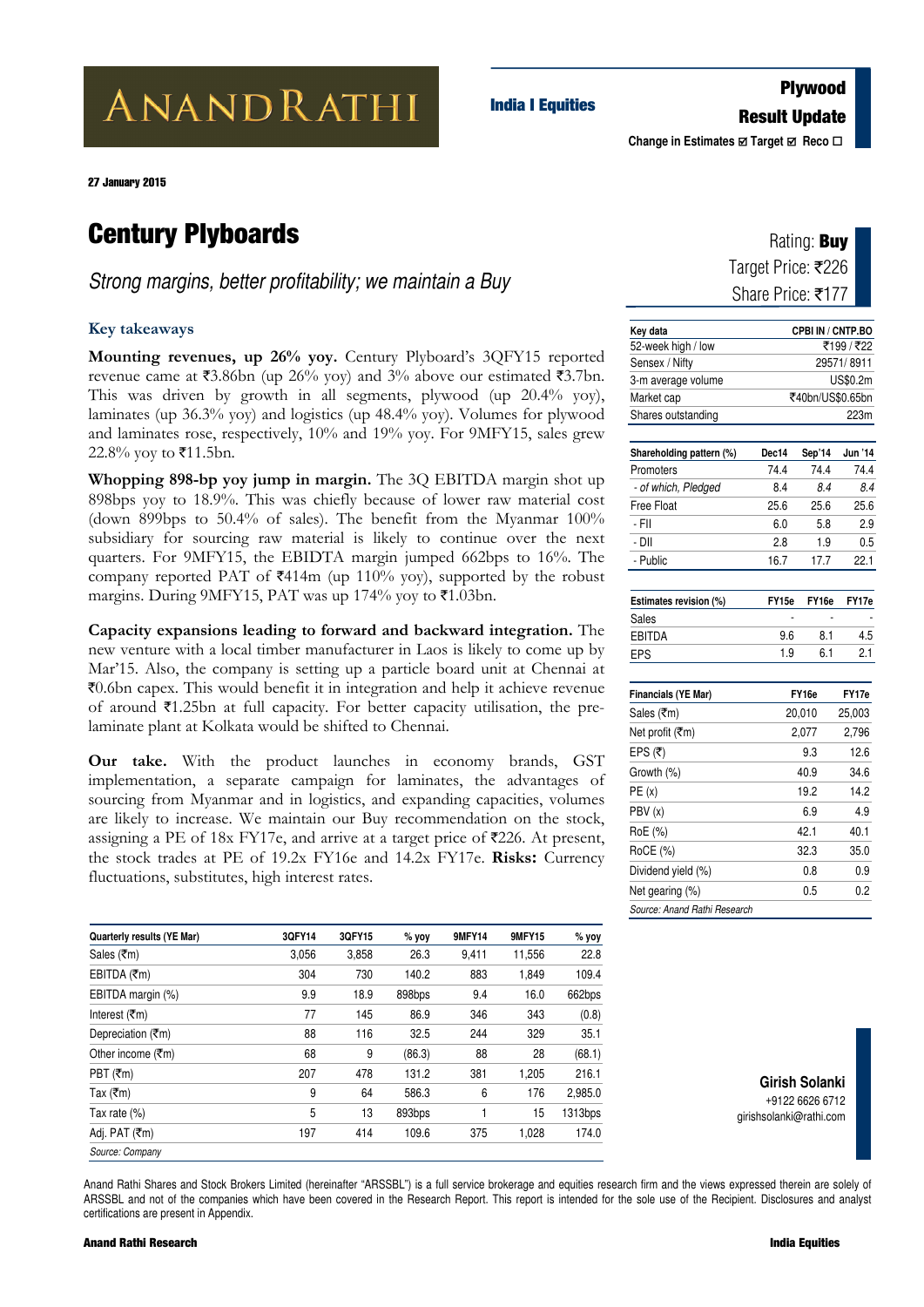# **Quick Glance – Consolidated Financials and Valuations**

### **Fig 1 – Income statement (**` **m)**

| Year-end: Mar                         | <b>FY13</b> | <b>FY14</b> | <b>FY15e</b> | FY16e  | FY17e  |
|---------------------------------------|-------------|-------------|--------------|--------|--------|
| Net sales                             | 11,311      | 12,840      | 16,068       | 20,010 | 25,003 |
| Sales growth (%)                      | 1.14        | 13.51       | 25.14        | 24.54  | 24.95  |
| - Oper. expenses                      | 10,183      | 11,327      | 13,499       | 16,785 | 20,941 |
| <b>EBIDTA</b>                         | 1,129       | 1,512       | 2,569        | 3,225  | 4,062  |
| EBITDA margins (%)                    | 9.98        | 11.78       | 15.99        | 16.12  | 16.25  |
| - Interest                            | 390         | 551         | 452          | 410    | 363    |
| - Depreciation                        | 267         | 332         | 433          | 442    | 490    |
| + Other income                        | 73          | 95          | 50           | 70     | 80     |
| - Tax                                 | 17          | 24          | 260          | 367    | 493    |
| Effective tax rate (%)                | 3.19        | 3.27        | 15.00        | 15.00  | 15.00  |
| Reported cons.PAT                     | 527         | 700         | 1,474        | 2,077  | 2,796  |
| +/- Extraordinary items               |             |             |              |        |        |
| Adjusted cons. PAT                    | 527         | 700         | 1,474        | 2,077  | 2,796  |
| Adj. FDEPS (₹/sh)                     | (12.4)      | 32.9        | 110.6        | 40.9   | 34.6   |
| Adj. FDEPS growth (%)                 | 2.4         | 3.1         | 6.6          | 9.3    | 12.6   |
| DPS (₹/sh)                            | (12.4)      | 32.9        | 110.6        | 40.9   | 34.6   |
| Source: Company, Anand Rathi Research |             |             |              |        |        |

| Fig 3 – Cash-flow statement (₹ m)     |             |             |                   |       |       |  |
|---------------------------------------|-------------|-------------|-------------------|-------|-------|--|
| Year-end: Mar                         | <b>FY13</b> | <b>FY14</b> | FY <sub>15e</sub> | FY16e | FY17e |  |
| <b>Consolidated PAT</b>               | 527         | 700         | 1,474             | 2,077 | 2,796 |  |
| +Non-cash Items                       | 269         | 329         | 433               | 442   | 490   |  |
| Cash profit                           | 796         | 1,029       | 1,907             | 2,519 | 3,286 |  |
| - Incr./(Decr.) in WC                 | 545         | 735         | 462               | 991   | 1,473 |  |
| Operating cash-flow                   | 252         | 293         | 1,445             | 1,528 | 1,813 |  |
| -Capex                                | 377         | 423         | 450               | 450   | 520   |  |
| Free cash-flow                        | (126)       | (130)       | 995               | 1,078 | 1,293 |  |
| -Dividend                             | 65          | 252         | 312               | 364   | 417   |  |
| + Equity raised                       | (1,090)     | (31)        | 0                 | 0     | 0     |  |
| + Others                              | 1,082       | 17          | (350)             | (450) | (450) |  |
| + Debt raised                         | (576)       | 222         | 0                 | 0     | 0     |  |
| -Investments                          | 0           | 0           | 0                 | 0     | 0     |  |
| Net cash-flow                         | 377         | (617)       | 332               | 263   | 426   |  |
| +Opening cash                         | 421         | 797         | 180               | 513   | 776   |  |
| Closing cash                          | 797         | 180         | 513               | 776   | 1,202 |  |
| Source: Company, Anand Rathi Research |             |             |                   |       |       |  |

| Fig 2 – Balance sheet ( $\overline{\tau}$ m) |             |             |                   |                   |        |  |  |
|----------------------------------------------|-------------|-------------|-------------------|-------------------|--------|--|--|
| Year-end: Mar                                | <b>FY13</b> | <b>FY14</b> | FY <sub>15e</sub> | FY <sub>16e</sub> | FY17e  |  |  |
| Share capital                                | 223         | 223         | 223               | 223               | 223    |  |  |
| Reserves & surplus                           | 2,274       | 2,692       | 3,853             | 5,566             | 7,945  |  |  |
| Net worth                                    | 2,497       | 2,914       | 4,075             | 5,788             | 8,167  |  |  |
| <b>Total debt</b>                            | 4,461       | 4,478       | 4,128             | 3,678             | 3,228  |  |  |
| Minority interest                            | 0           | 0           | 0                 | 0                 | 0      |  |  |
| Def. tax liab. (net)                         | (2)         | (5)         | (5)               | (5)               | (5)    |  |  |
| Capital employed                             | 6,956       | 7,386       | 8,198             | 9,460             | 11,389 |  |  |
| Net fixed assets                             | 2,217       | 2,307       | 2,324             | 2,332             | 2,361  |  |  |
| Investments                                  | 157         | 379         | 379               | 379               | 379    |  |  |
| - of which, Liquid                           |             |             |                   |                   |        |  |  |
| Working capital                              | 3,784       | 4,520       | 4,982             | 5,973             | 7,447  |  |  |
| Cash                                         | 797         | 180         | 513               | 776               | 1,202  |  |  |
| Capital deployed                             | 6,956       | 7,386       | 8,198             | 9,460             | 11,389 |  |  |
| Net debt/equity                              | 1.5         | 1.5         | 0.9               | 0.5               | 0.2    |  |  |
| W C turn (days)                              | 79          | 92          | 96                | 98                | 102    |  |  |
| Book value (₹/sh)                            | 11          | 13          | 18                | 26                | 37     |  |  |
| Source: Company, Anand Rathi Research        |             |             |                   |                   |        |  |  |

## **Fig 4 – Ratio analysis @** `**177**

| Year-end: Mar                         | <b>FY13</b> | <b>FY14</b> | FY <sub>15e</sub> | FY16e | FY17e |
|---------------------------------------|-------------|-------------|-------------------|-------|-------|
| P/E(x)                                | 78.2        | 58.8        | 27.9              | 19.8  | 14.7  |
| Cash $P/E(x)$                         | 51.9        | 39.9        | 21.6              | 16.3  | 12.5  |
| EV/EBITDA (x)                         | 39.7        | 30.1        | 17.4              | 13.7  | 10.6  |
| EV/sales(x)                           | 4.0         | 3.5         | 2.8               | 2.2   | 1.7   |
| P/B(x)                                | 16.5        | 14.1        | 10.1              | 7.1   | 5.0   |
| Dividend yield (%)                    | 0.1         | 0.5         | 0.6               | 0.8   | 0.9   |
| Dividend payout (%)                   | 10.5        | 31.7        | 18.1              | 15.0  | 12.7  |
| RoE (%)                               | 21.1        | 25.9        | 42.2              | 42.1  | 40.1  |
| RoCE (%)                              | 13.4        | 17.8        | 28.1              | 32.3  | 35.0  |
| Debtor days                           | 55.4        | 54.1        | 53.0              | 55.0  | 59.0  |
| Inventory days                        | 70.2        | 83.2        | 93.0              | 93.0  | 93.0  |
| Payables days                         | 47.1        | 44.9        | 50.0              | 50.0  | 50.0  |
| Working capital days                  | 78.6        | 92.5        | 96.0              | 98.0  | 102.0 |
| Fixed asset T/O (x)                   | 5.1         | 5.6         | 6.9               | 8.6   | 10.6  |
| Debt to equity $(x)$                  | 1.8         | 1.5         | 1.0               | 0.6   | 0.4   |
| Source: Company, Anand Rathi Research |             |             |                   |       |       |

# **Fig 6 – Revenue breakup (FY14)**



# **Fig 5 – PE band**

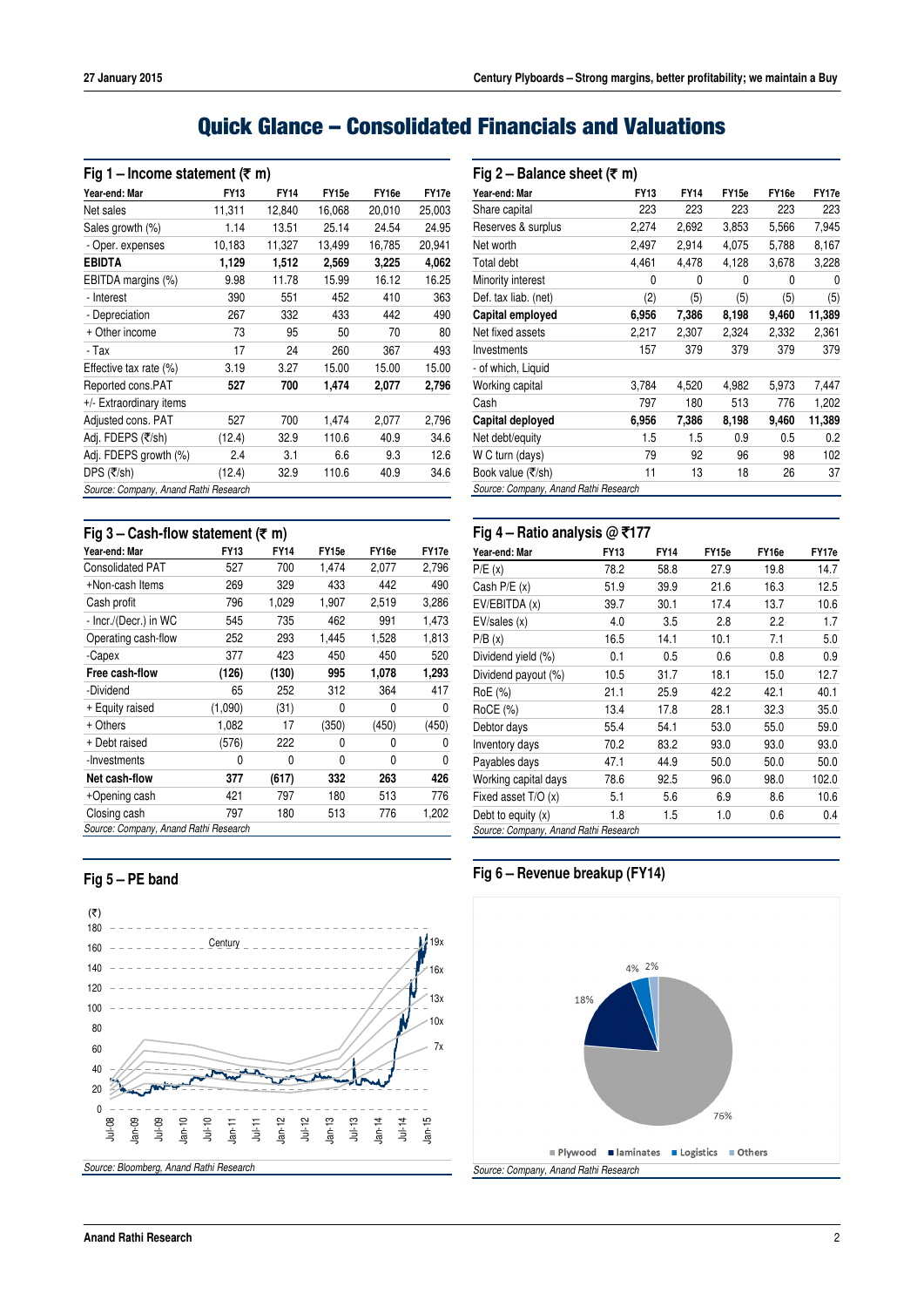# **Result Highlights**

#### **Buoyant operating performance**

For 3QFY15 Century reported revenue of  $\overline{3}3.86$ bn (up 20.3% yoy), 3% above our estimated  $\overline{53.7}$ bn. The growth came from plywood (up 20.4%) yoy), laminates (up 36.3% yoy) and logistics (up 48.4% yoy). The 3Q EBITDA margin shot up 898bps yoy to 18.9%, driven by low raw-material costs and a  $\overline{\epsilon}$ 19.7m forex gain in the quarter.

Ahead, with the ongoing expansions on track, volumes are expected to rise. Because of the increasing sales and healthy margins, profit grew 110% yoy to  $\text{\texttt{41m}}$ , 18% above our estimate. The 3Q EBIT margins in plywood and laminates grew 812bps and 568bps yoy respectively to 19.2% and 7.1%. With greater capacity and utilization, return ratios could improve. The company is expected to deliver a healthy RoE of  $\sim$ 35-40% in the next 2-3 years.

| Fig $7-$<br><b>Quarterly results</b>  |        |        |       |        |       |         |       |
|---------------------------------------|--------|--------|-------|--------|-------|---------|-------|
| ₹m                                    | 3QFY14 | 3QFY15 | % var | 2QFY15 | % var | 3QFY15e | % var |
| Sales                                 | 3.056  | 3.858  | 26.3  | 4.070  | (5.2) | 3,746   | 3.0   |
| <b>EBIDTA</b>                         | 304    | 730    | 140.2 | 638    | 14.3  | 555     | 31.4  |
| PBT                                   | 207    | 478    | 131.2 | 420    | 14.0  | 411     | 16.3  |
| PAT                                   | 197    | 414    | 109.6 | 358    | 15.7  | 349     | 18.4  |
| Source: Company, Anand Rathi Research |        |        |       |        |       |         |       |

Century is planning to enter a fresh area, a venture with a local timber manufacturer in Laos by Mar'2015 to source its raw material. Also, it is setting up a particle-board unit at Chennai at capex of  $\bar{\mathcal{R}}$ 0.6bn. This would lead to both forward and backward integration. The wood waste from the Chennai plant would be the key raw material for the new unit, hence leading to operational efficiency.

The laminates capacity is now operating at optimum level. Because of no major capex plan, we expect debt to be  $\bar{z}4.12$ bn by FY15, in turn shrinking the debt-equity ratio (we haven't factored in the particle board expansion). Also, the company has franchises for its modular furniture, and its recent entry into the MDF business on an outsourced model from Vietnam would aid its growth.

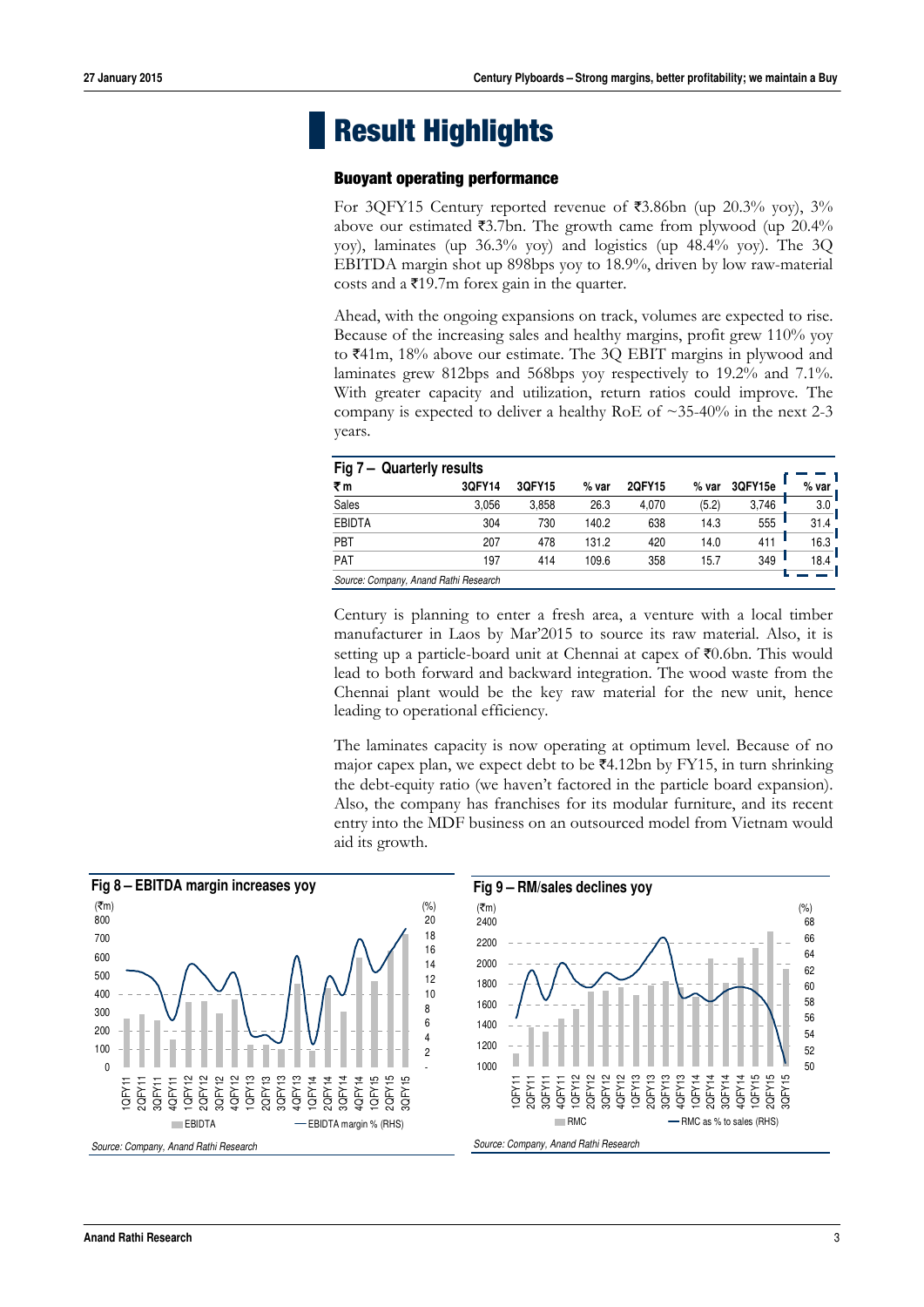# **Valuations**

On the GST being implemented, a shift from the informal to the formal sector is expected, boosting the company's prospects. Its focus on increasing infrastructure to meet mounting demand would lead to a better performance. It has begun to promote its brands aggressively. Besides the new television ad launched in Jun'14, the company has started campaigning for laminates in order to improve margins.

At the ruling price of  $\overline{5177}$ , the stock trades at 19.8x FY16e P/E and 13.7x EV/EBIDTA. We believe that the strong return ratios, improving freecash-flows and constant payouts would drive growth. On the above analysis, we retain our Buy recommendation on the stock, assigning a PE of 18x FY17e earnings, and arrive at a price target of  $\overline{\epsilon}226$ . This would still be at a discount to the other building-material operators.

### **Other concall highlights**

Ahead, the new particle plant would yield high EBIDTA margins and fetch revenue of  $\sim$ ₹1.25bn. Raw material costs for the particle-board unit would be as low as  $\bar{z}3$  a kg. The new unit would not require additional infrastructure. Also, the company is shifting its Kolkata plant to Chennai; hence, overall margins are likely to improve, by 0.5%.

The decline in phenol prices has benefited the company during the quarter.

Due to ad-spend on laminates, the segment margins were a bit stressed. But margins ahead are likely to come in the range of 10—12%. The company has been maintaining decent, 20—25%, revenue growth.

It has forecast volume growth of about 15% in both laminates and plywood, and expects to maintain a sustainable overall EBIDTA margin of around 16—19%.

### **Risks**

- **High degree of currency volatility.** Since the company imports most of its raw materials, currency fluctuations would cut into its margins. At present, raw material costs constitute about 60% of its net sales.
- **Threat from substitutes:** The shifting focus of the consumer from plywood to multi-density fiberboard (MDF, less expensive than plywood) would pose a threat to the company.
- **Higher interest rate:** Century Plyboards' exposure to interest-rate fluctuations in its foreign-currency borrowing could affect it.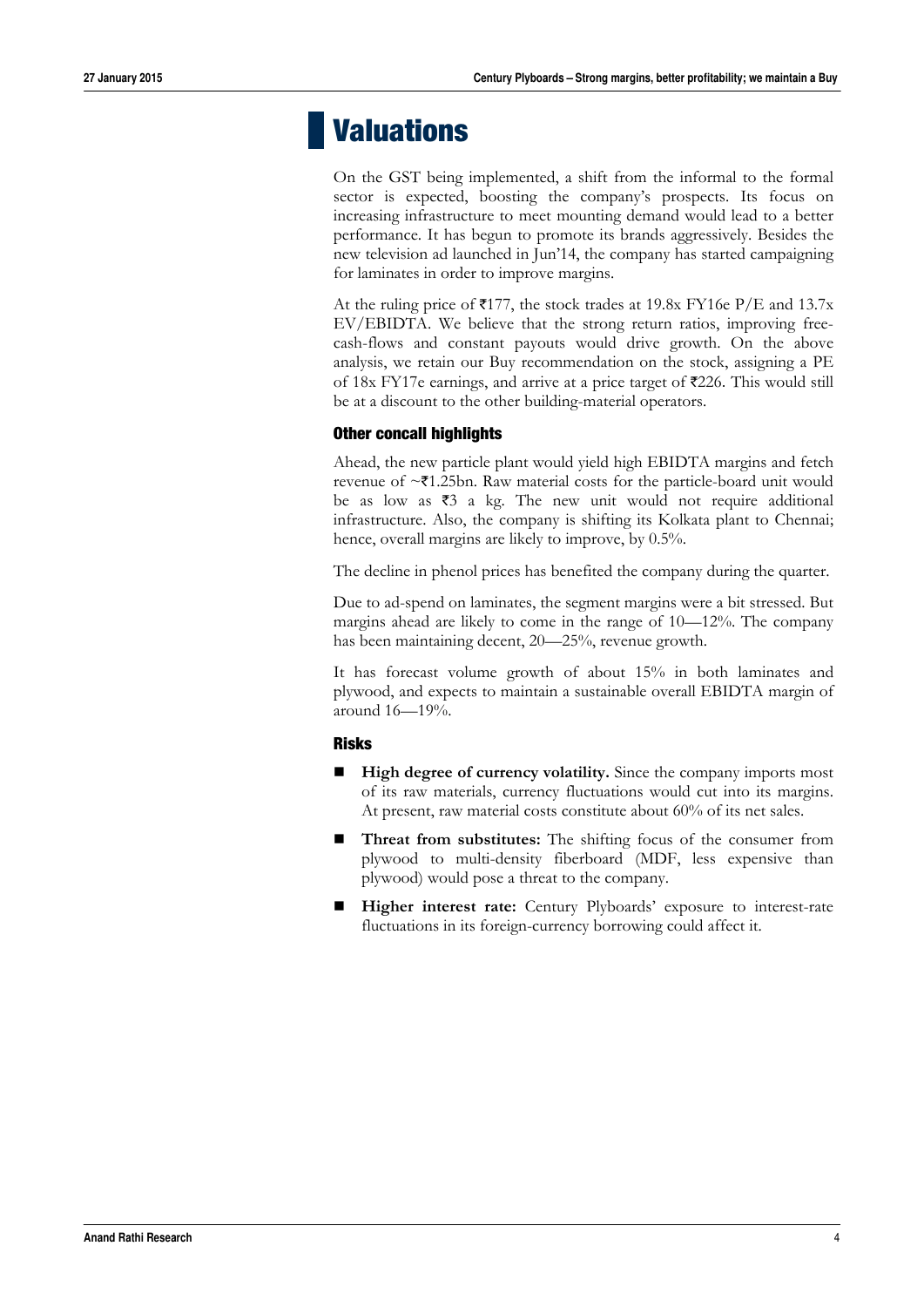#### **Appendix**

#### **Analyst Certification**

The views expressed in this Research Report accurately reflect the personal views of the analyst(s) about the subject securities or issuers and no part of the compensation of the research analyst(s) was, is, or will be directly or indirectly related to the specific recommendations or views expressed by the research analyst(s) in this report. The research analysts are bound by stringent internal regulations and also legal and statutory requirements of the Securities and Exchange Board of India (hereinafter "SEBI") and the analysts' compensation are completely delinked from all the other companies and/or entities of Anand Rathi, and have no bearing whatsoever on any recommendation that they have given in the Research Report.

#### **Important Disclosures on subject companies Rating and Target Price History (as of 27 January 2015)**



#### **Anand Rathi Ratings Definitions**

Analysts' ratings and the corresponding expected returns take into account our definitions of Large Caps (>US\$1bn) and Mid/Small Caps (<US\$1bn) as described in the Ratings Table below:

| <b>Ratings Guide</b>                                                                                                      |      |           |         |
|---------------------------------------------------------------------------------------------------------------------------|------|-----------|---------|
|                                                                                                                           | Buy  | Hold      | Sell    |
| Large Caps (>US\$1bn)                                                                                                     | >15% | $5 - 15%$ | <5%     |
| Mid/Small Caps ( <us\$1bn)< td=""><td>&gt;25%</td><td><math>5 - 25%</math></td><td><math>&lt; 5\%</math></td></us\$1bn)<> | >25% | $5 - 25%$ | $< 5\%$ |
|                                                                                                                           |      |           |         |
| Anand Rathi Research Ratings Distribution (as of 27 January 2015)                                                         |      |           |         |
|                                                                                                                           | Buy  | Hold      | Sell    |
| Anand Rathi Research stock coverage (196)                                                                                 | 60%  | 27%       | 13%     |
| % who are investment banking clients                                                                                      | 4%   | $0\%$     | $0\%$   |

#### **Research Disclaimer and Disclosure inter-alia as required under Securities and Exchange Board of India (Research Analysts) Regulations, 2014**

Anand Rathi Share and Stock Brokers Ltd. (hereinafter refer as ARSSBL) (Research Entity) is a subsidiary of Anand Rathi Financial Services Ltd. ARSSBL is a corporate trading and clearing member of Bombay Stock Exchange Ltd, National Stock Exchange of India Ltd. (NSEIL), Multi Stock Exchange of India Ltd (MCX-SX), United Stock Exchange and also depository participant with National Securities Depository Ltd (NSDL) and Central Depository Services Ltd. ARSSBL is engaged in the business of Stock Broking, Depository Participant and Mutual Fund distributor.

The research analysts, strategists, or research associates principally responsible for the preparation of Anand Rathi research have received compensation based upon various factors, including quality of research, investor client feedback, stock picking, competitive factors and firm revenues.

General Disclaimer: This Research Report (hereinafter called "Report") is meant solely for use by the recipient and is not for circulation. This Report does not constitute a personal recommendation or take into account the particular investment objectives, financial situations, or needs of individual clients. The recommendations, if any, made herein are expression of views and/or opinions and should not be deemed or construed to be neither advice for the purpose of purchase or sale of any security, derivatives or any other security through ARSSBL nor any solicitation or offering of any investment /trading opportunity on behalf of the issuer(s) of the respective security (ies) referred to herein. These information / opinions / views are not meant to serve as a professional investment guide for the readers. No action is solicited based upon the information provided herein. Recipients of this Report should rely on information/data arising out of their own investigations. Readers are advised to seek independent professional advice and arrive at an informed trading/investment decision before executing any trades or making any investments. This Report has been prepared on the basis of publicly available information, internally developed data and other sources believed by ARSSBL to be reliable. ARSSBL or its directors, employees, affiliates or representatives do not assume any responsibility for, or warrant the accuracy, completeness, adequacy and reliability of such information / opinions / views. While due care has been taken to ensure that the disclosures and opinions given are fair and reasonable, none of the directors, employees, affiliates or representatives of ARSSBL shall be liable for any direct, indirect, special, incidental, consequential, punitive or exemplary damages, including lost profits arising in any way whatsoever from the information / opinions / views contained in this Report. The price and value of the investments referred to in this Report and the income from them may go down as well as up, and investors may realize losses on any investments. Past performance is not a guide for future performance. ARSSBL does not provide tax advice to its clients, and all investors are strongly advised to consult with their tax advisers regarding taxation aspects of any potential investment.

Opinions expressed are our current opinions as of the date appearing on this Research only. We do not undertake to advise you as to any change of our views expressed in this Report. Research Report may differ between ARSSBL's RAs and/ or ARSSBL's associate companies on account of differences in research methodology, personal judgment and difference in time horizons for which recommendations are made. User should keep this risk in mind and not hold ARSSBL, its employees and associates responsible for any losses, damages of any type whatsoever.